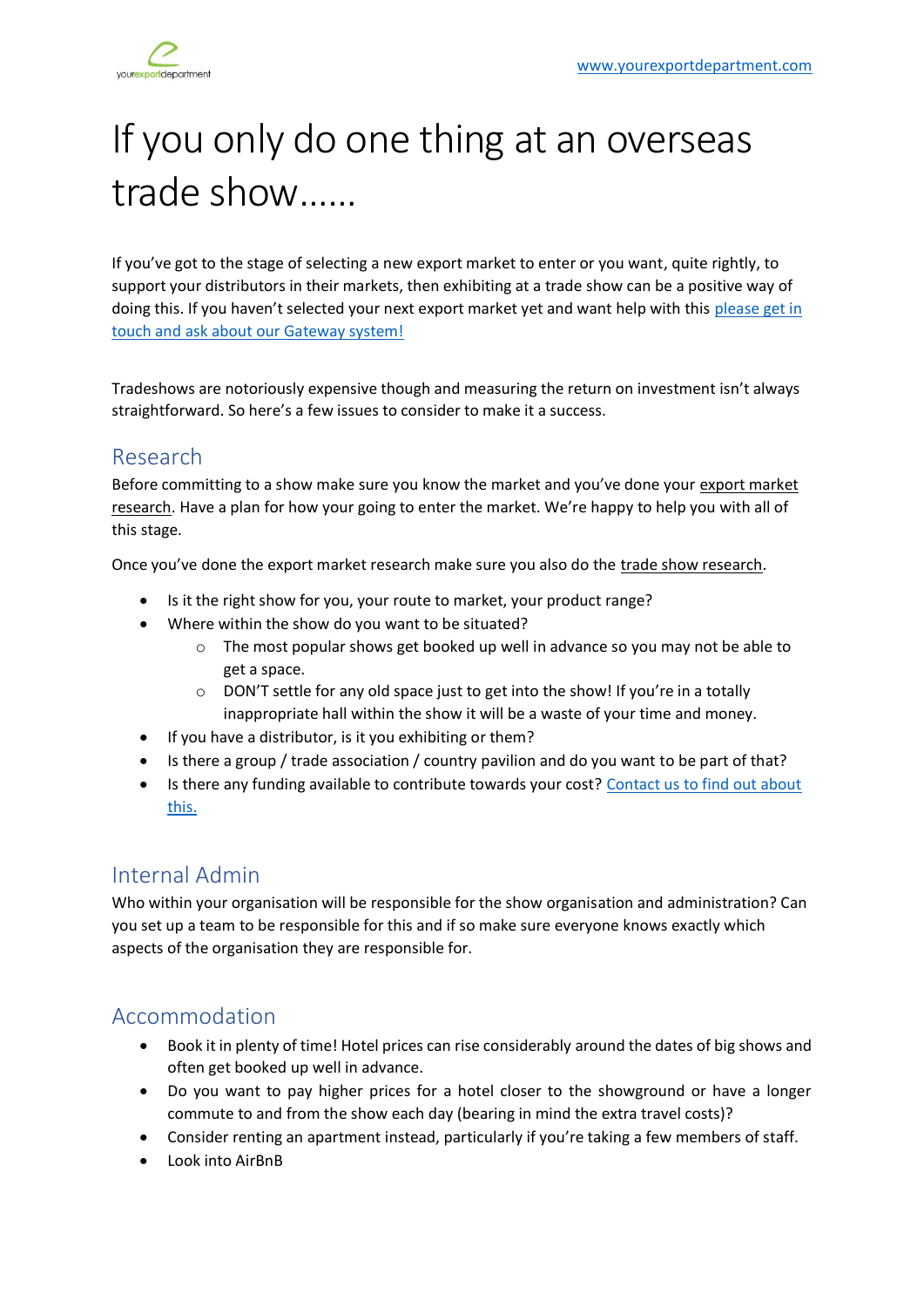

# Exhibitor's Manual

- Read it! Many international shows have specific procedures.
- Use it!
- Extrapolate the deadlines and create a calendar linked task list.

#### Marketing

- Create your own show-specific material to promote your company's participation.
- Use the exhibition organiser's materials and check what marketing options they offer. These will vary from free of charge (or included in the stand price!) options to very expensive bells and whistles options.
- [Translate](https://www.yourexportdepartment.com/services) some specific marketing material. This demonstrates you are serious about the market.
- Consider having an interpreter on the stand. You want to be able to easily communicate with your stand visitors!
- Create invite lists well in advance of the show. Target the people on this list with email campaigns and phone calls to make them aware of your attendance at the show and give them a good reason to visit you.
	- o Make sure you follow up any email campaigns.
- If it's a large regional tradeshow consider putting on a distributor conference for any of your existing exhibitors at the show. This can help you raise your profile at the show and create a buzz around your brand.
- Use any social media hashtags that the exhibition organiser is using in their own promotion and enhance your social media activity in the lead up to the show.
- Carefully consider what product range you will be taking and promoting at the show. Is it adapted for that specific market? Has it been localised? Is the labelling appropriate and does it meet the local product standards?

# The Stand

- What size of stand do you need?
- What is included in the package you are buying?
- What extras do you need and can the exhibition organiser provide them or do you need to?
- Make it as accessible as possible. i.e. as open on as many sides as possible.
- Check you allocated space for pillars, corner protrusions or anything else that could impede your display.
- How much construction work are your permitted to do or is it heavily unionised like in the USA for example?
- What security measures do you have on the stand? i.e. locking up samples, TV screens and valuables overnight.
- Is your stand design and display material localised for the market? Are you sending out the right message?
- What snacks, drinks, videos and attention grabbers are you going to have on the stand and where will you position them so they encourage visitors into your space?
- Have you booked an electronic badge scanner and as a back up if that fails do you have visitor forms?
	- $\circ$  MAKE SURE all this is fed into your CRM. (for more info on CRM systems contact  $Jiggs$ [Patel\)](https://www.linkedin.com/in/jiggyp/)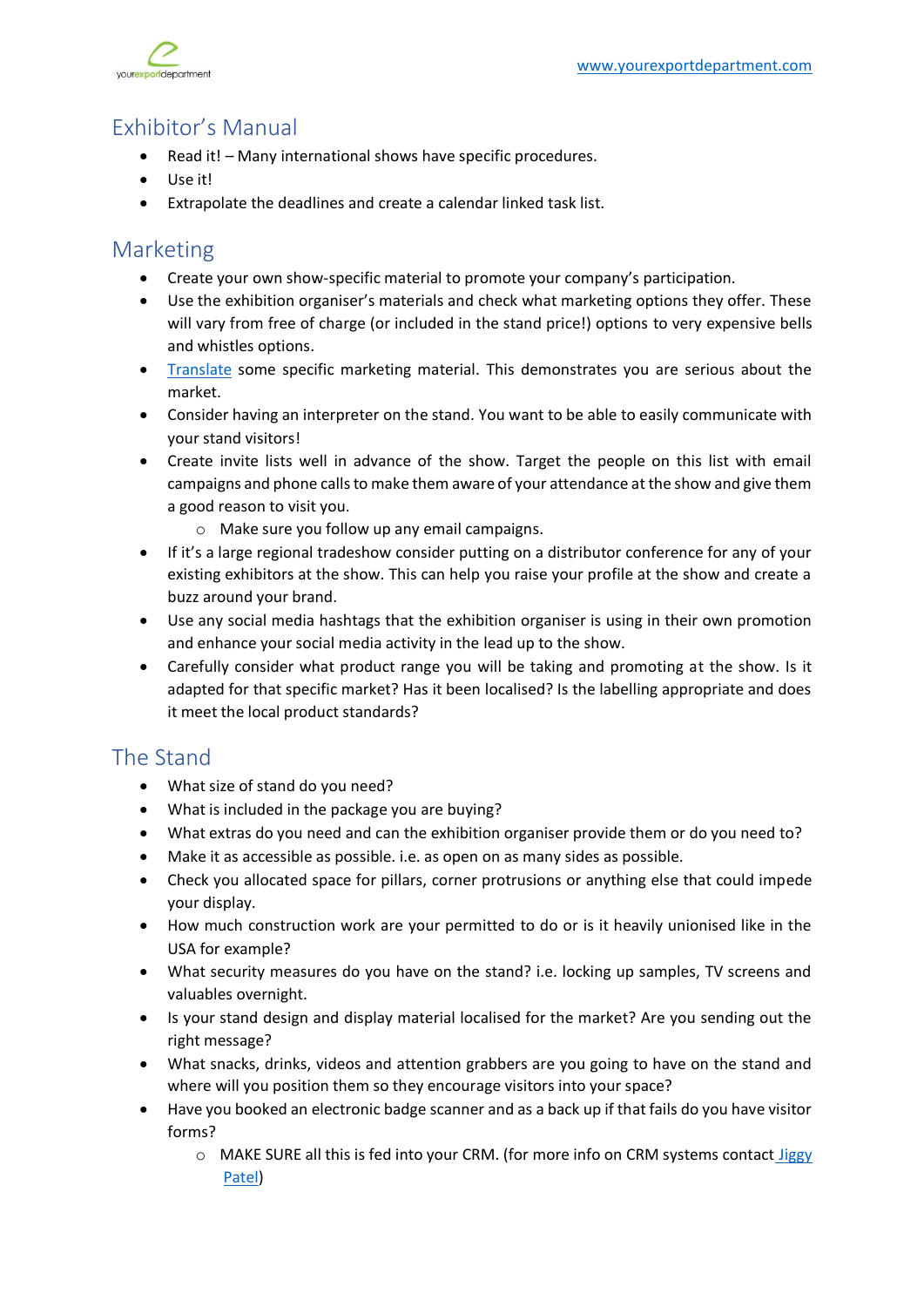

# **Transport**

As a registered exhibitor you will be contacted by numerous "appointed" logistics firms. Check them out first before committing!

- Be careful who you choose for your transport and check very carefully the level of service they will offer you.
	- $\circ$  E.g. are they trade show experienced and can they really get your goods all the way to your booth within the showground or will they be left at customs!
- What are the lead times?
	- o General shipping times, customs clearance times, getting to your allocated booth times.
- Look into temporary export and samples procedures.
- Is a return shipment worthwhile or can some marketing materials and samples be left with your distributors (if you have any).
- If you plan on taking your own goods (by van for example) do you know what documentation you need? Do you have a parking and unloading permit?

# Getting you to the show

- Understand the entry requirements for the country in question (visas, passports etc)
- Are there different nationalities amongst the staff going to the show they may all be subject to different entry requirements.
- When to travel those setting up and knocking down may need different arrangements to others.
- Currency requirements.
- Have you got your exhibitor passes?
- Think about your car hire or public transport needs to get to and from the show / hotel / airport.

# Your Show Team

- Who is going and when?
	- o Can the same people set up, staff the stand during the show and knock down?
- Is there excellent product technical knowledge in attendance?
- Do the staff all have good sales and communication ability?
- What impact will it have on your domestic operation while these people are away?
- Is this a great opportunity to give staff normally internally based some wider experience?
- Brief your team on what is expected of them whilst they are on the stand and on the trip as a whole.
- Do make it a good social opportunity too and have fun!
- Have a review meeting after the show back at the office and learn from it!

# **Continuity**

If it is a market you are serious about make sure you repeat your attendance if it was an appropriate show. Become part of the scene. It takes time to break into new markets and exhibiting just once will not cut it!